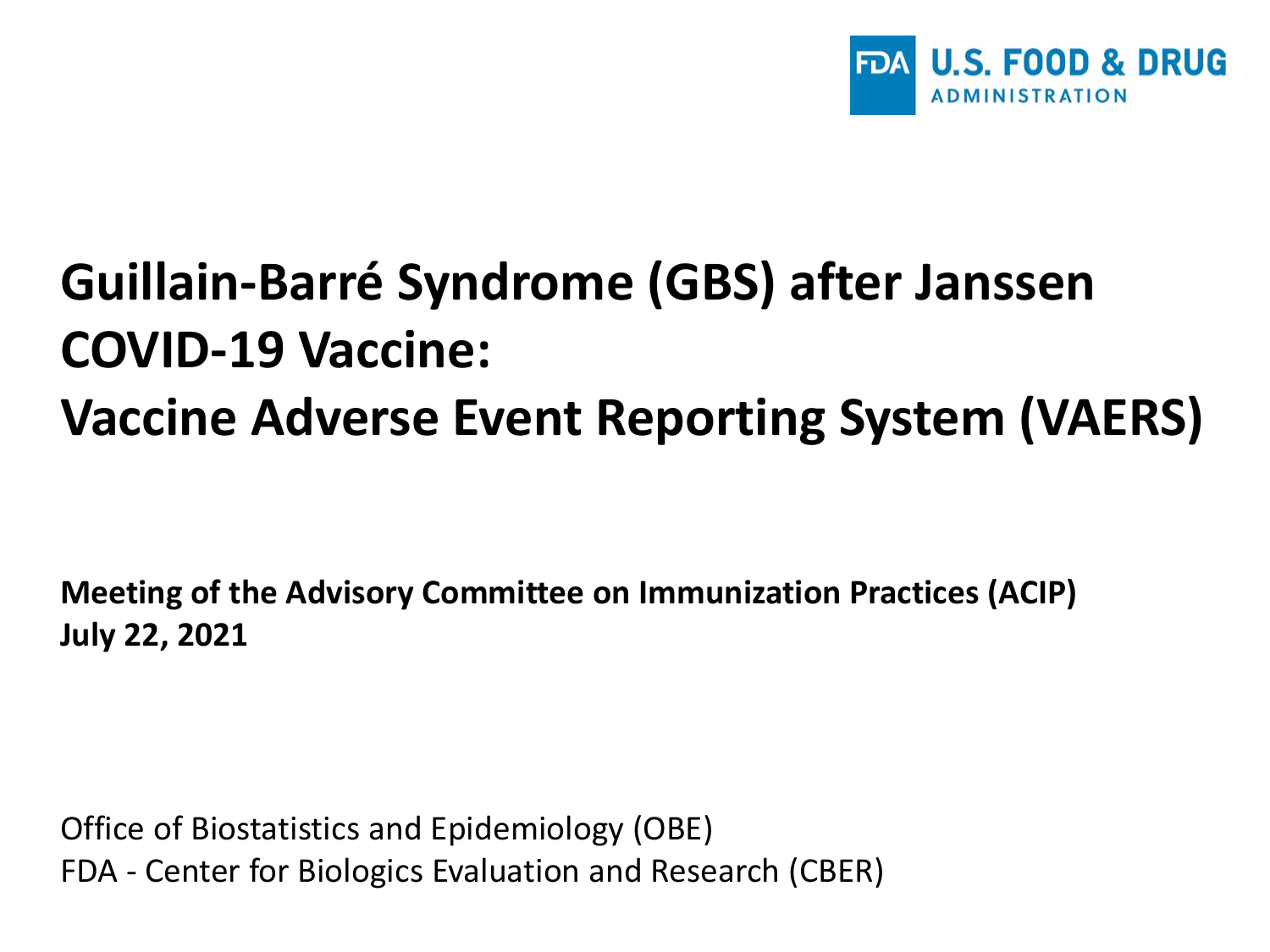

# **Outline**

- Vaccine Adverse Event Reporting System (VAERS)
- Preliminary reports of GBS after Janssen COVID-19 Vaccine
- Updated Janssen COVID-19 Vaccine EUA Fact Sheets
- Summary and Next Steps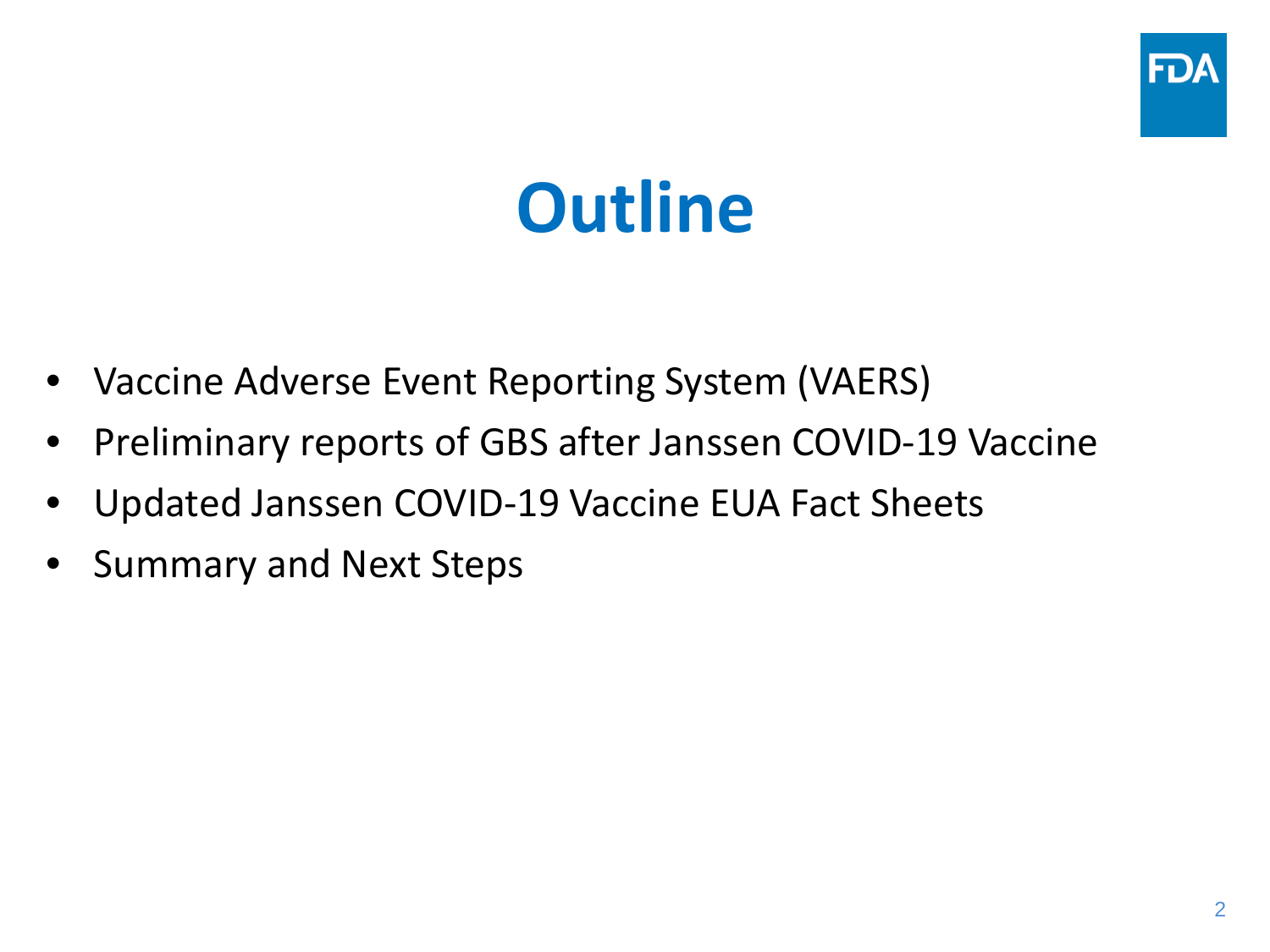



# **Vaccine Adverse Event Reporting System**

- Passive surveillance of vaccines
- Nation's early warning system for vaccine safety
- VAERS accepts all reports regardless of the plausibility of the vaccine causing the event or the clinical seriousness of the event

#### **Strengths**

- Rapidly detects potential safety problems
- Potential detection of rare adverse events
- Open-ended for hypothesis generation
- Geographic diversity
- Capability to monitor production lots

#### Limitations

- Missing and/or inaccurate data
- Reported diagnoses are not verified
- Under-reporting
- Reporting bias (stimulated reporting)
- Absence of unvaccinated control group
- Inability to assess causation
- Not likely to detect long latency events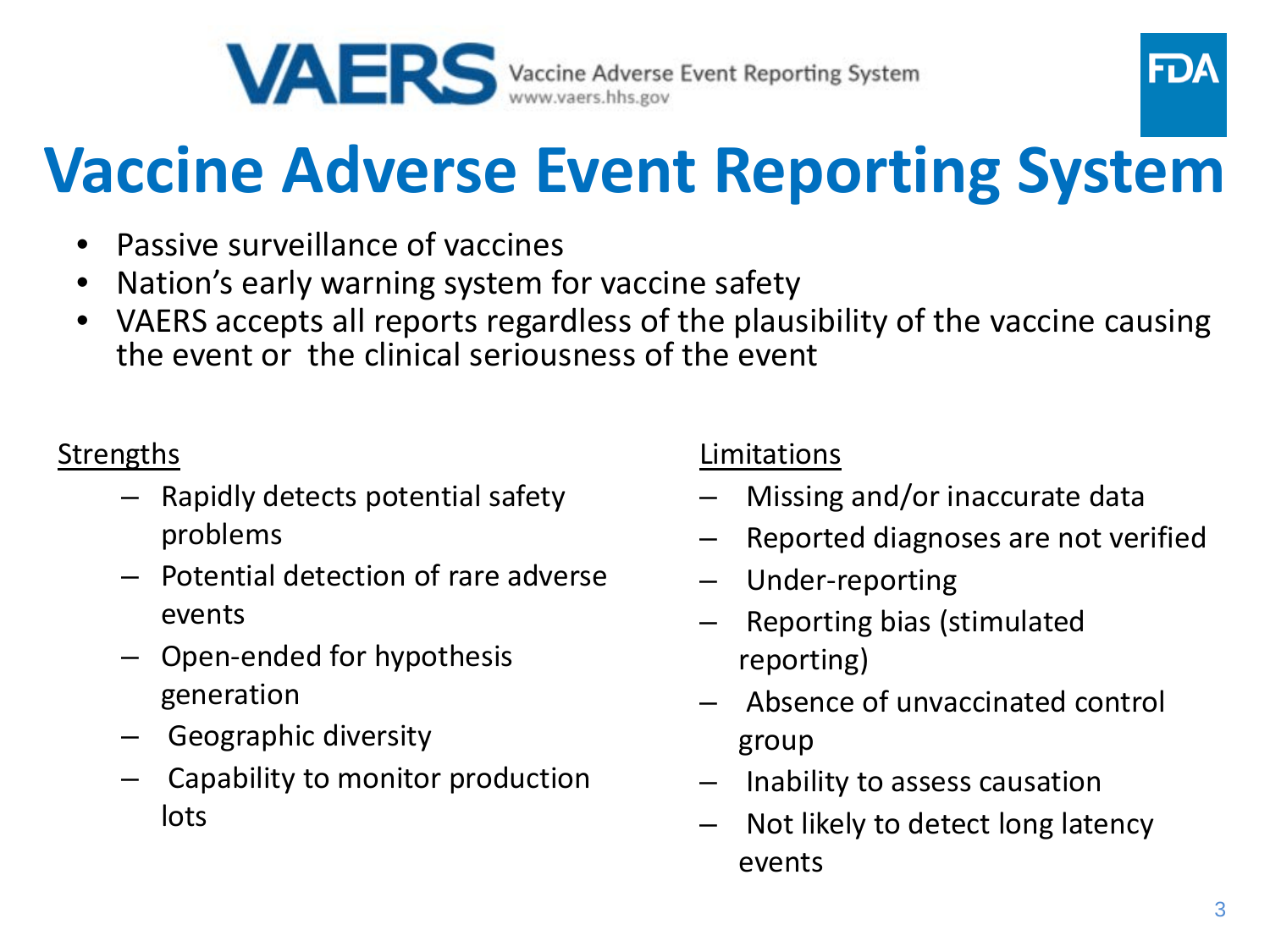

# **Identifying preliminary VAERS reports of GBS after Janssen COVID-19 Vaccine**

- Preliminary reports of GBS identified via:
	- FDA medical officers daily review of incoming serious reports and/or
	- Automated query of VAERS for adverse event terms for GBS\*
- Data Lock Point: June 30, 2021
- Further analysis is pending follow-up by VAERS program contractors for medical records, confirmation of diagnosis, and adjudication of each case using the Brighton case definition for GBS

\*MedDRA PTs for query: acute polyneuropathy, autoimmune polyneuropathy, axonal and demyelinating polyneuropathy, demyelinating polyneuropathy, Guillain Barré syndrome, Miller Fisher syndrome.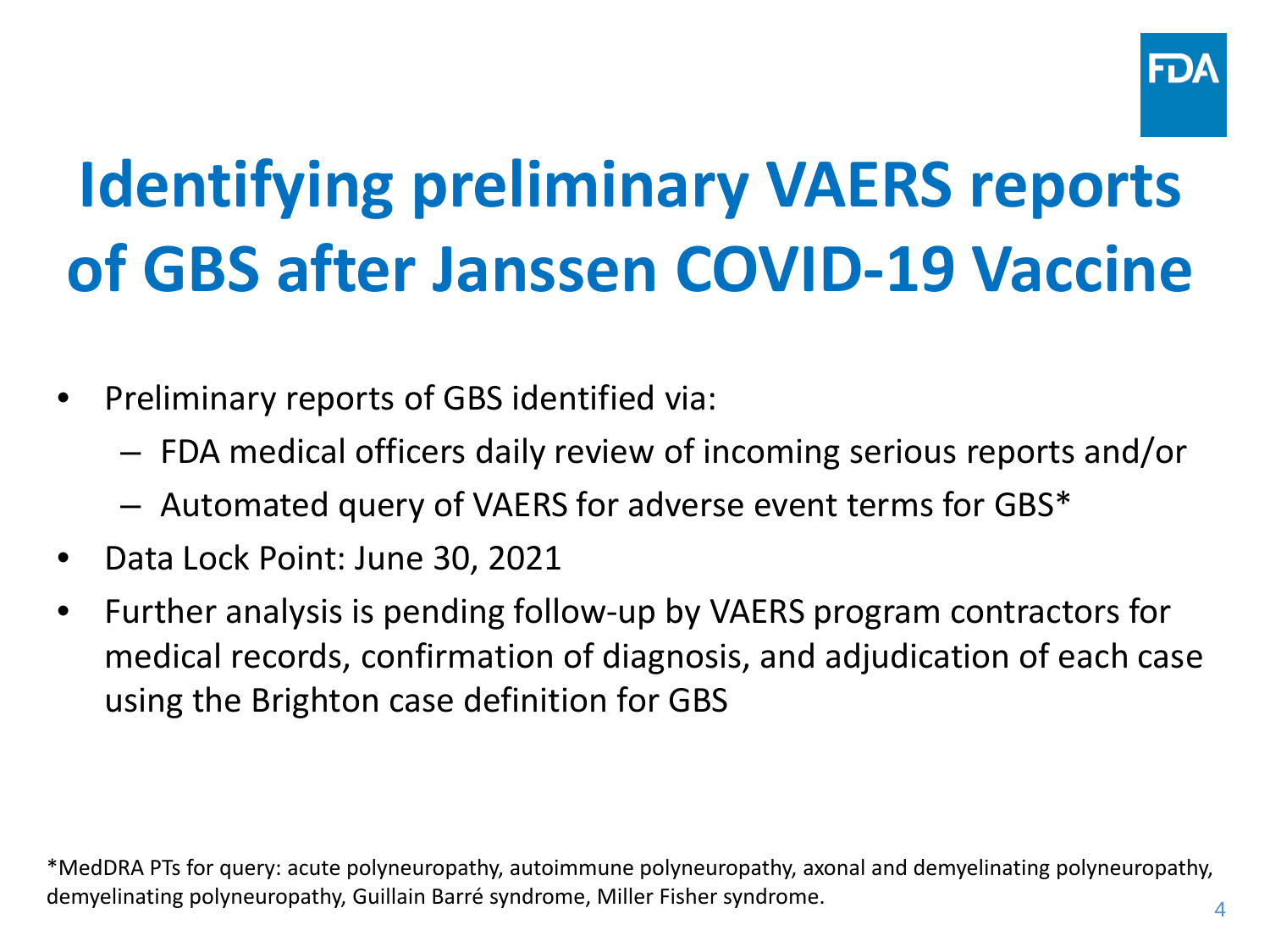

## **Preliminary reports of GBS after Janssen COVID-19 Vaccine**

| <b>COVID-19 Vaccine</b> | <b>Total</b> | <b>Serious</b> | <b>Deaths</b> |
|-------------------------|--------------|----------------|---------------|
| Janssen                 | 100          | 95             |               |

Data Lock Point: June 30, 2021

Serious adverse events include death, life-threatening events, hospitalization, prolongation of hospitalization, congenital anomaly, significant disability, or otherwise medically important conditions.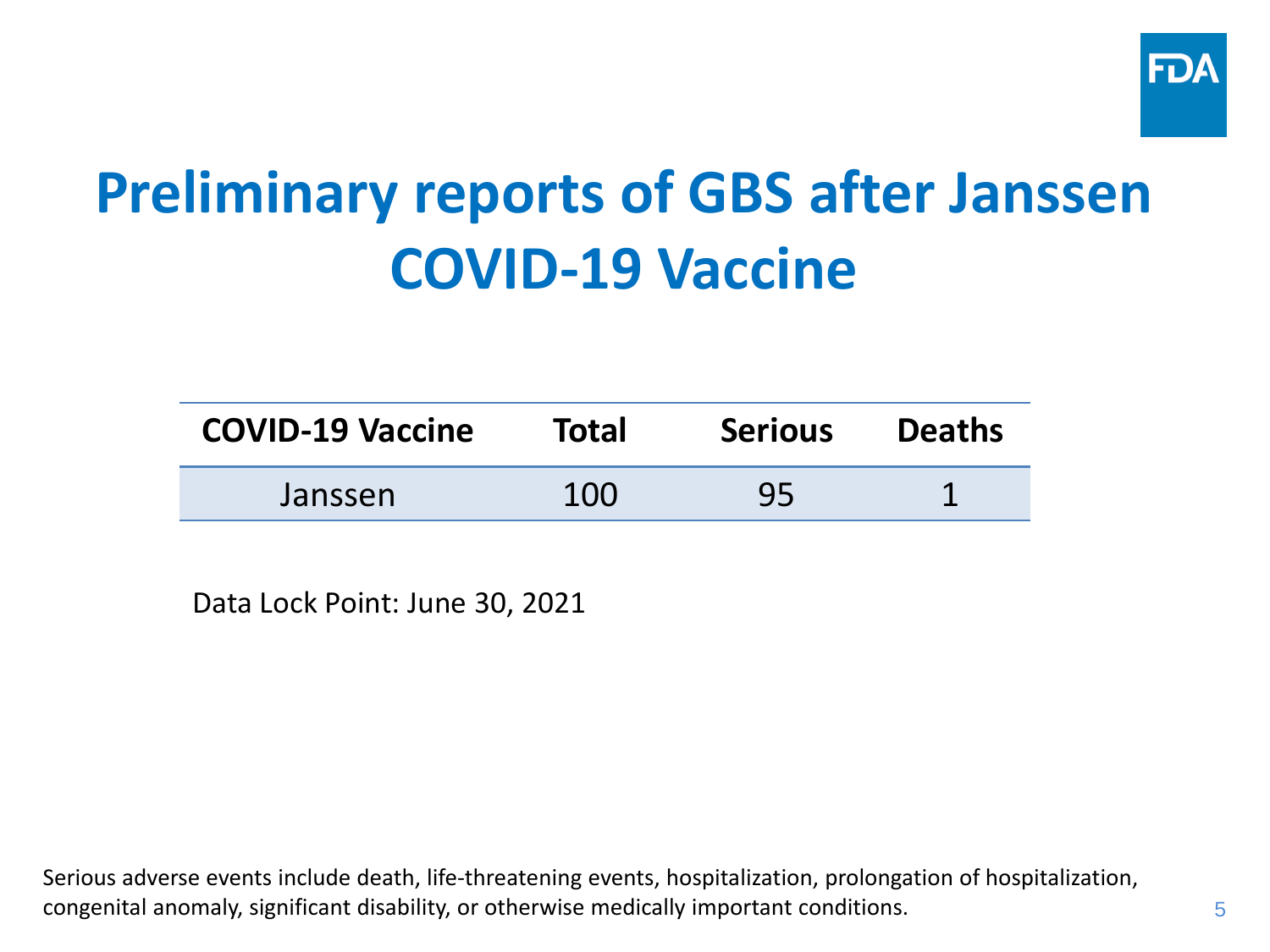### **Overview of GBS reports after Janssen COVID-19 Vaccine**



| <b>Characteristics</b> | $n = 100$ |  |  |  |
|------------------------|-----------|--|--|--|
| Sex <sup>a</sup>       |           |  |  |  |
| Male                   | 61 (61%)  |  |  |  |
| Female                 | 38 (38%)  |  |  |  |
| Seriousness b          |           |  |  |  |
| <b>Serious</b>         | 95 (95%)  |  |  |  |
| Hospitalized           | 95 (95%)  |  |  |  |
| <b>Died</b>            | 1(1%)     |  |  |  |
| Non-serious            | 5(5%)     |  |  |  |

a One report had missing age, sex, and onset information.

b Serious adverse events include death, life-threatening events, hospitalization, prolongation of hospitalization, congenital anomaly, significant disability, or otherwise medically important conditions.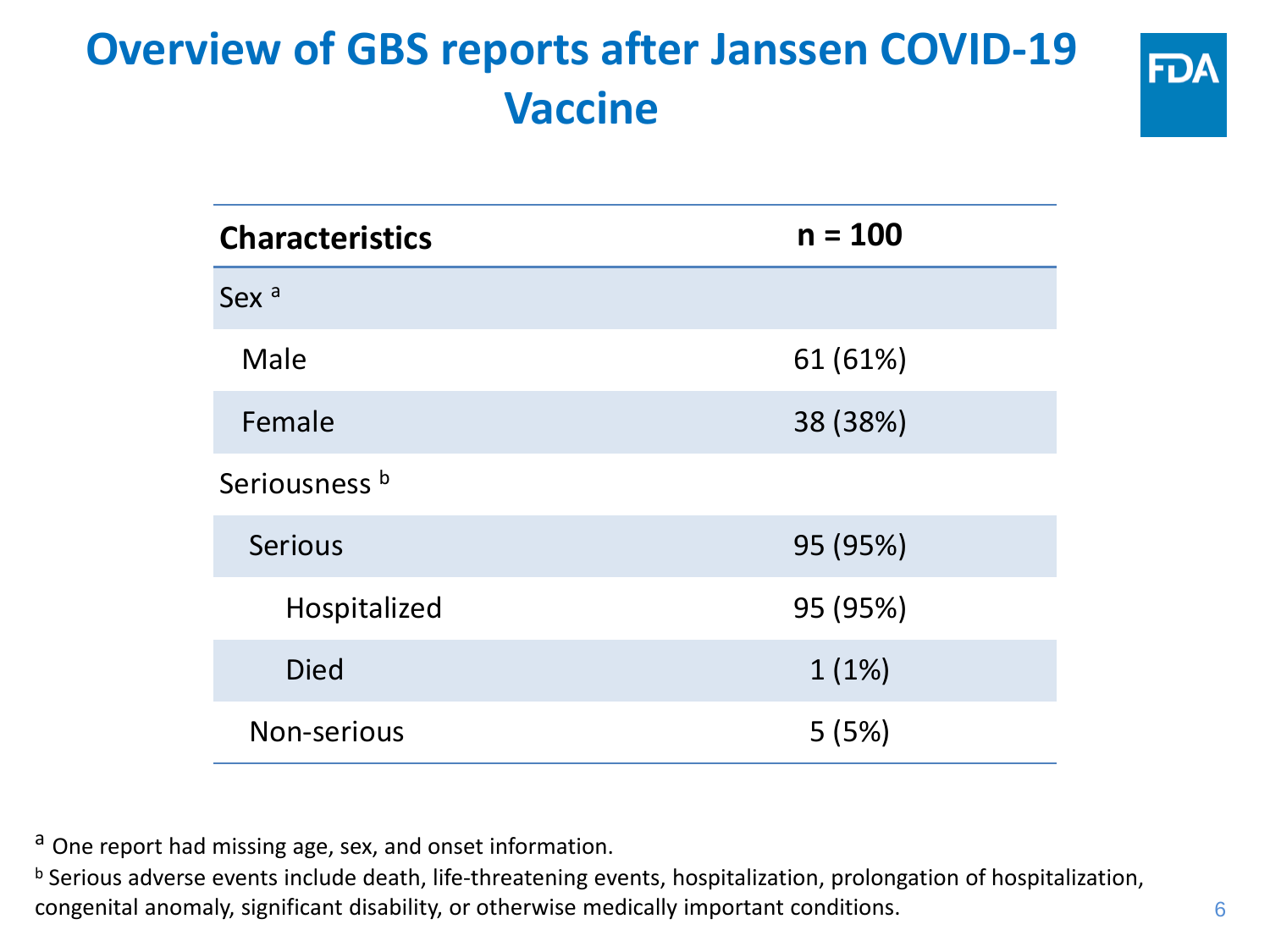### **Overview of GBS reports after Janssen COVID-19 Vaccine**

| <b>Characteristics</b>                        |                    |  |  |  |
|-----------------------------------------------|--------------------|--|--|--|
| Age <sup>a</sup>                              |                    |  |  |  |
| Median                                        | 57 years           |  |  |  |
| Mean (standard deviation)                     | 53.6 (12.46) years |  |  |  |
| Range                                         | $24 - 76$ years    |  |  |  |
| Number of reports with age $18 - 64$ years    | 83 (83%)           |  |  |  |
| Number of reports in with age $\geq 65$ years | 16 (16%)           |  |  |  |
| Time to onset <sup>a</sup>                    |                    |  |  |  |
| Median                                        | 13 days            |  |  |  |
| Mean (standard deviation)                     | 13.8 (9.80) days   |  |  |  |
| Range                                         | $0 - 75$ days      |  |  |  |
| Number of cases in 21-day risk window         | 84 (84%)           |  |  |  |
| Number of cases in 42-day risk window         | 98 (98%)           |  |  |  |

a One report had missing age, sex, and onset information.

**FDA**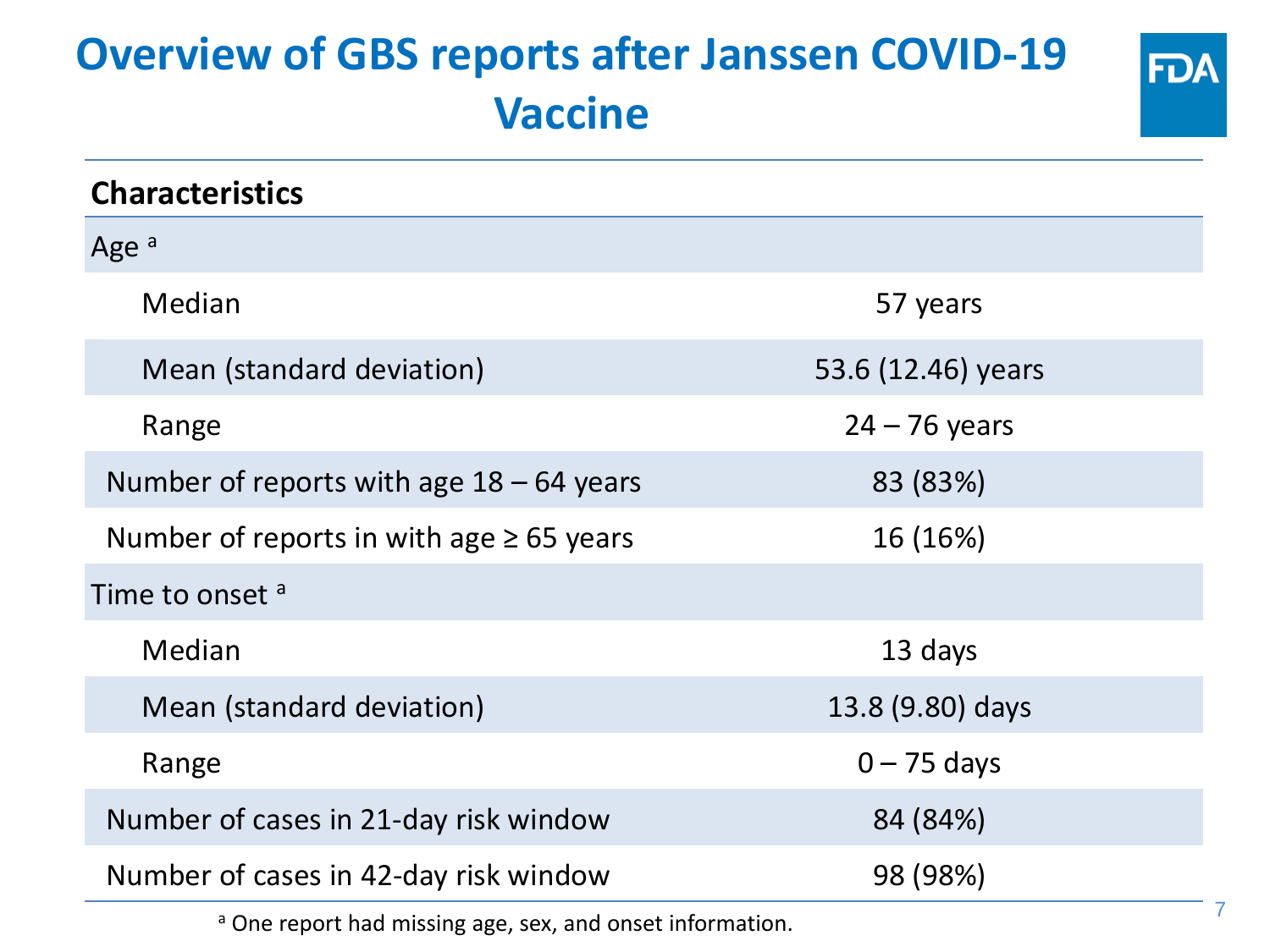

## **Reports of GBS after Janssen COVID-19 vaccine: Selected Case Details**

- 95 (95%) patients were hospitalized
	- 10 patients were intubated and/or required mechanical ventilation
- 1 death
	- 57-year-old man with past medical history of heart failure, stroke, hypertension, and diabetes mellitus presented with weakness 5 days post vaccination and was later hospitalized and died 25 days post vaccination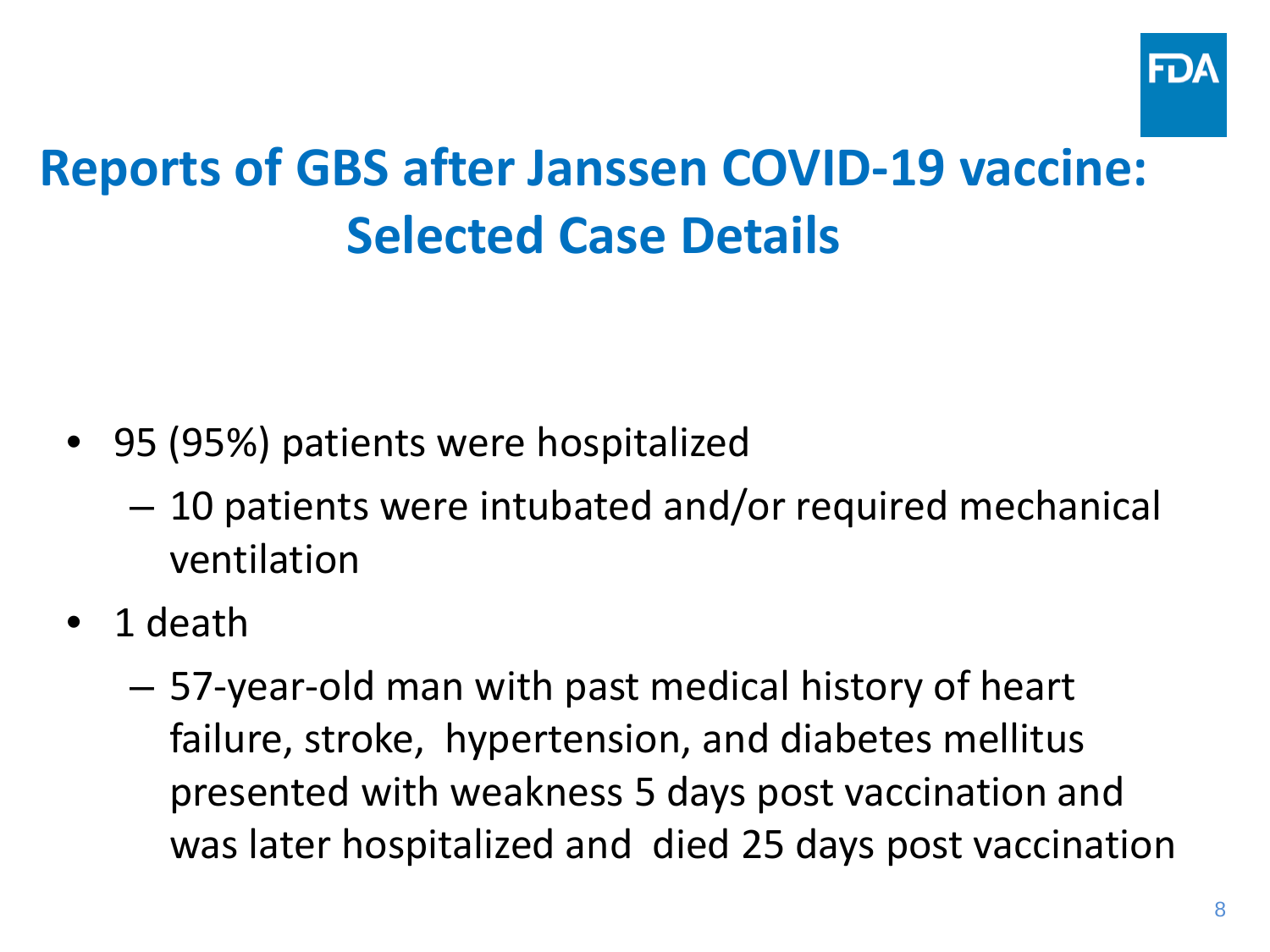

## **Reports of GBS after Janssen COVID-19 Vaccine: Selected Case Details**

- 24 reports described bilateral facial paresis
- 12 reports described unilateral Bell's palsy
- $\bullet$ 6 reports mentioned a recent illness: generalized rash, upper respiratory infection, or flu-like symptoms 1-2 weeks before GBS
- No reports listed concomitant vaccines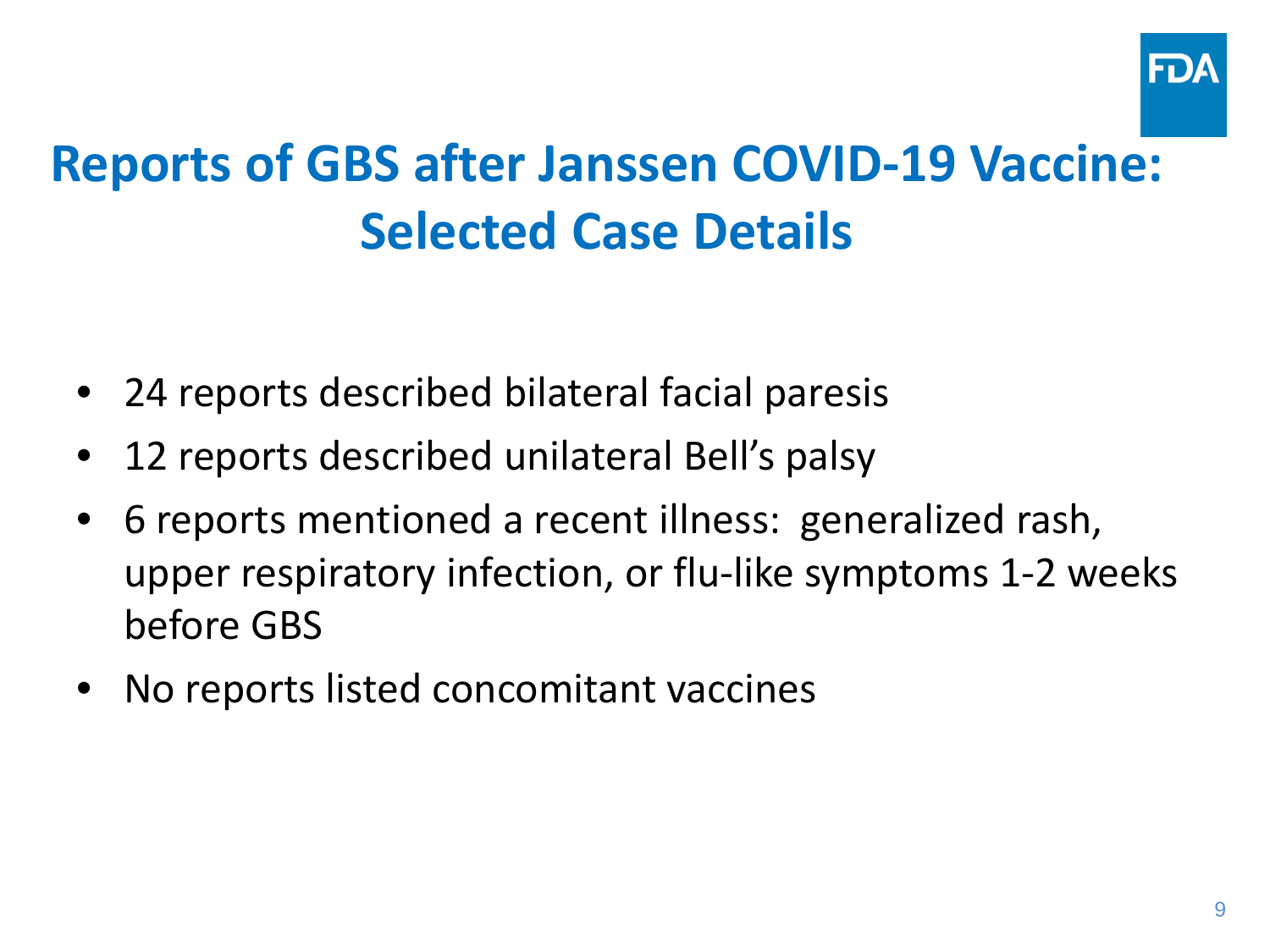

### **Observed-to-expected (O/E) analysis assuming 42-day risk window**

| Age<br>(years)      | Cases | <b>Vaccine doses</b><br>administered* | Person-<br>years<br>(PY)** | <b>Background Rate</b><br>per 100,000<br><b>PY***</b> | <b>Expected</b><br><b>Cases</b> | Rate Ratio,<br>95% CI |
|---------------------|-------|---------------------------------------|----------------------------|-------------------------------------------------------|---------------------------------|-----------------------|
| All Ages<br>$(18+)$ | 98    | 12,235,978                            | 1295623                    | 1.51                                                  | 19.56                           | 5.010<br>(4.07; 6.11) |
| $18 - 65$           | 82    | 10,302,966                            | 1090944                    | 1.22                                                  | 13.31                           | 6.16<br>(4.90; 7.65)  |
| $65+$               | 16    | 1,933,012                             | 204679.6                   | 2.34                                                  | 4.79                            | 3.34<br>(1.91; 5.43)  |

\* From CDC data as of 06/28/2021

\*\* Person-Years was based on number of vaccine doses administered within the age group; see slides 19 – 20 for statistical methods.

\*\*\* Sejvar JJ, Baughman AL, Wise M, Morgan OW. Population incidence of Guillain-Barré syndrome: a systematic review and meta-analysis. Neuroepidemiology. 2011;36(2):123-33.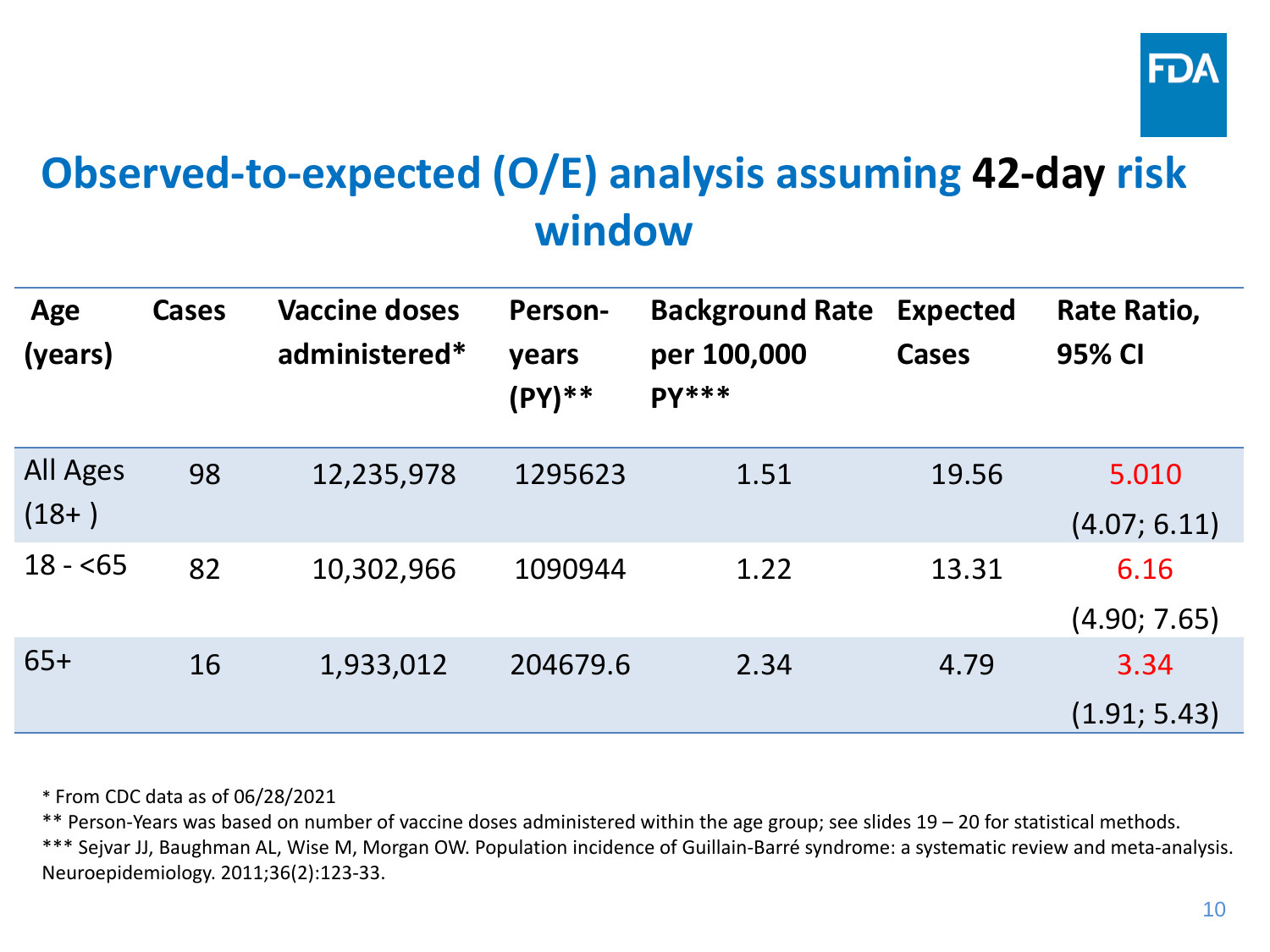### **O/E analysis assuming 42-day risk window**

| Age<br>(years) | <b>Cases</b>   | <b>Vaccine doses</b><br>administered* | <b>Person-</b><br>years<br>(PY) ** | <b>Background</b><br>Rate per<br>100,000<br><b>PY***</b> | <b>Expected</b><br><b>Cases</b> | Rate Ratio, 95%<br><b>CI</b> |
|----------------|----------------|---------------------------------------|------------------------------------|----------------------------------------------------------|---------------------------------|------------------------------|
| $18 - 29$      | $\overline{4}$ | 2,138,259                             | 226412.5                           | 0.88                                                     | 1.99                            | 2.01                         |
|                |                |                                       |                                    |                                                          |                                 | (0.55; 5.14)                 |
| $30 - 39$      | 10             | 2,071,932                             | 219389.4                           | 1.07                                                     | 2.348                           | 4.26                         |
|                |                |                                       |                                    |                                                          |                                 | (2.04; 7.83)                 |
| $40 - 49$      | 21             | 2,174,362                             | 230235.3                           | 1.29                                                     | 2.97                            | 7.07                         |
|                |                |                                       |                                    |                                                          |                                 | (4.38; 10.81)                |
| $50 - 64$      | 47             | 3,918,413                             | 414906.6                           | 1.63                                                     | 6.76                            | 6.95                         |
|                |                |                                       |                                    |                                                          |                                 | (5.11; 9.24)                 |
| $65+$          | 16             | 1,933,012                             | 204679.6                           | 2.34                                                     | 4.79                            | 3.34                         |
|                |                |                                       |                                    |                                                          |                                 | (1.91; 5.43)                 |

\* From CDC data as of 06/28/2021

\*\* Person- Years was based on number of vaccine doses administered within the age group; see slides 19 – 20 for statistical methods.

\*\*\* Sejvar JJ, Baughman AL, Wise M, Morgan OW. Population incidence of Guillain-Barré syndrome: a systematic review and metaanalysis. Neuroepidemiology. 2011;36(2):123-33.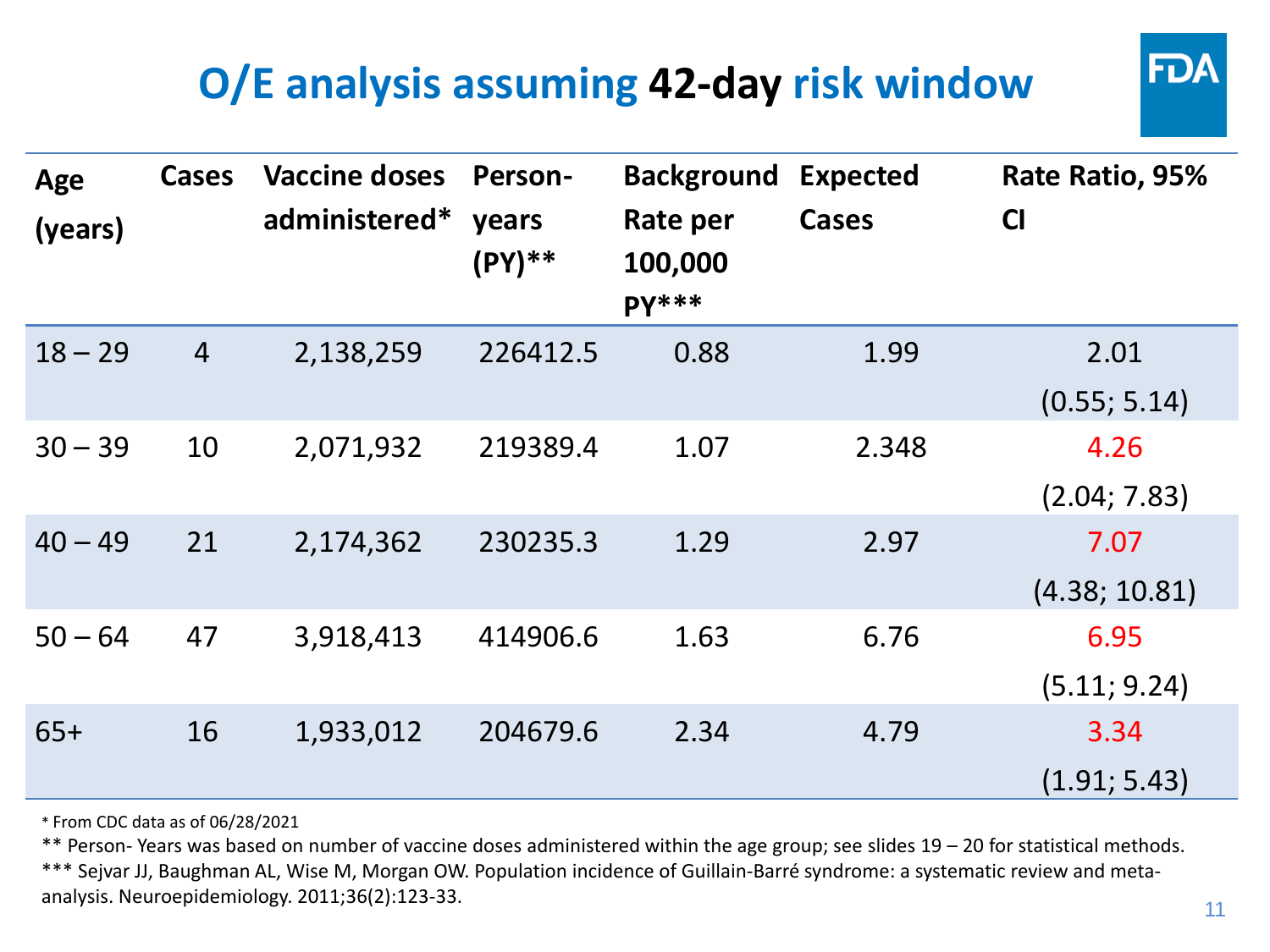### **Updated Janssen COVID-19 Vaccine FDA EUA Fact Sheets**

• July 12, 2021: Authorized EUA Fact Sheets were updated to include new information about GBS

**EUA Fact Sheet for Healthcare Providers Administering Vaccine (Vaccination Providers)** 5 WARNINGS AND PRECAUTIONS

Subsection '5.3 Guillain-Barré Syndrome' including the following information was added: Reports of adverse events following use of the Janssen COVID-19 Vaccine under emergency use authorization suggest an increased risk of Guillain-Barré syndrome during the 42 days following vaccination.

*Section 6 OVERALL SAFETY SUMMARY* and *subsection 6.2 Post Authorization Experience*  were also updated with information about GBS.

#### **EUA Fact Sheet for Recipients and Caregivers**

Section on "WHAT ARE THE RISKS OF THE JANSSEN COVID-19 VACCINE?" was updated to include information under a new subsection entitled "Guillain Barré syndrome"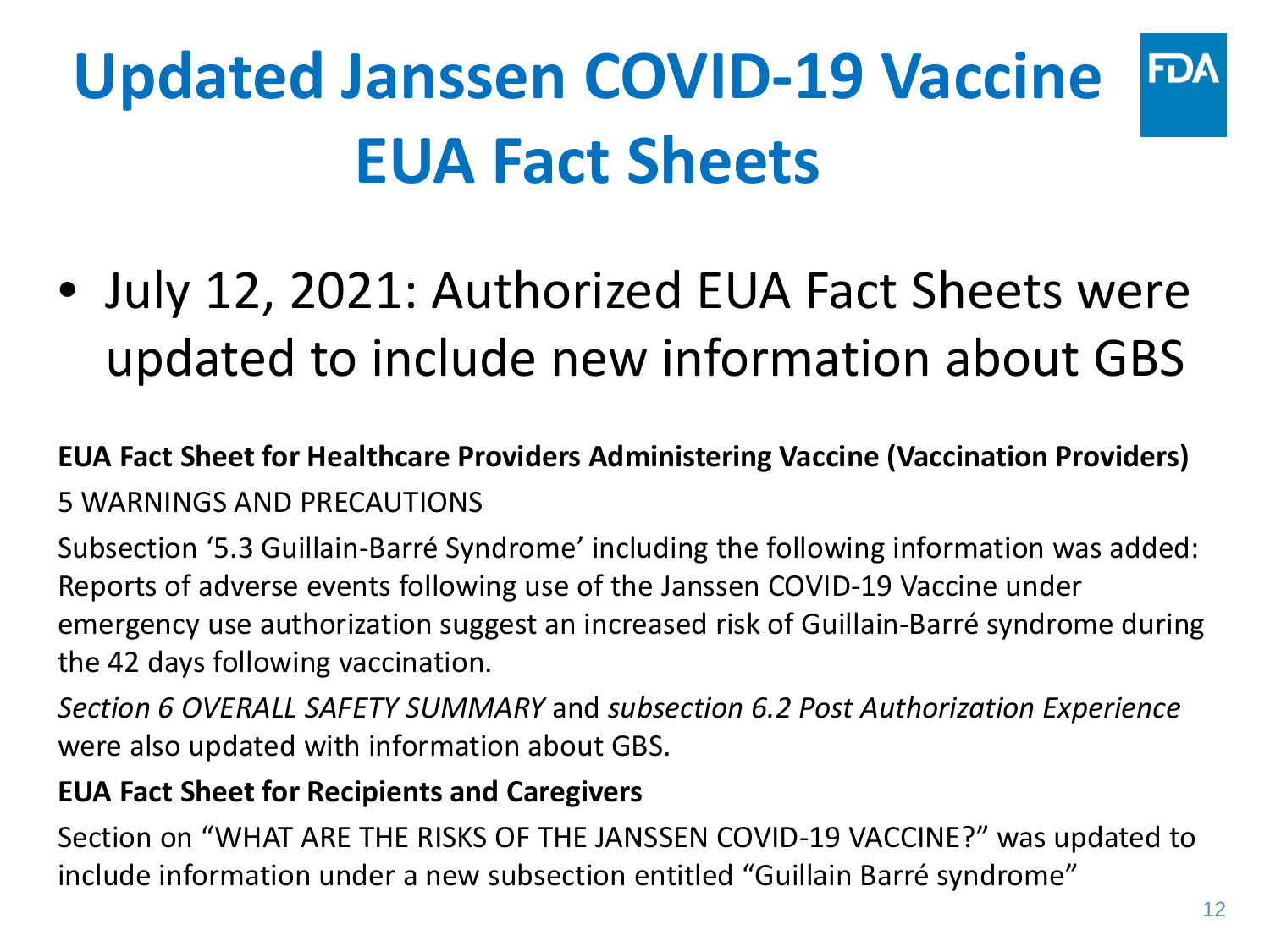

## **Crude comparison with mRNA vaccines**

| <b>COVID-19</b> |                       | <b>VAERS reports with Doses administered</b> | <b>Crude** VAERS GBS</b>                            |
|-----------------|-----------------------|----------------------------------------------|-----------------------------------------------------|
| <b>Vaccine</b>  | <b>GBS screening*</b> |                                              | reporting rate per<br>million doses<br>administered |
| Janssen         | 100                   | 12,235,978                                   | 8.1                                                 |
| Moderna         | 162                   | 134,076,668                                  | 1.21                                                |
| Pfizer-BioNTech | 190                   | 181, 347, 436                                | 1.05                                                |

VAERS reports processed through June 30, 2021

Notes:

Doses administered data per CDC Vaccination Report as of 7/1/2021

\*GBS screening definition is any one of the following encoded MedDRA preferred terms: DEMYELINATING POLYNEUROPATHY;GUILLAIN-BARRE SYNDROME; MILLER FISHER SYNDROME. Include reports processed through 7/1/2021.

13 \*\*Counts of VAERS reports meeting GBS screening definition divided by doses administered; counts are based on encoded terms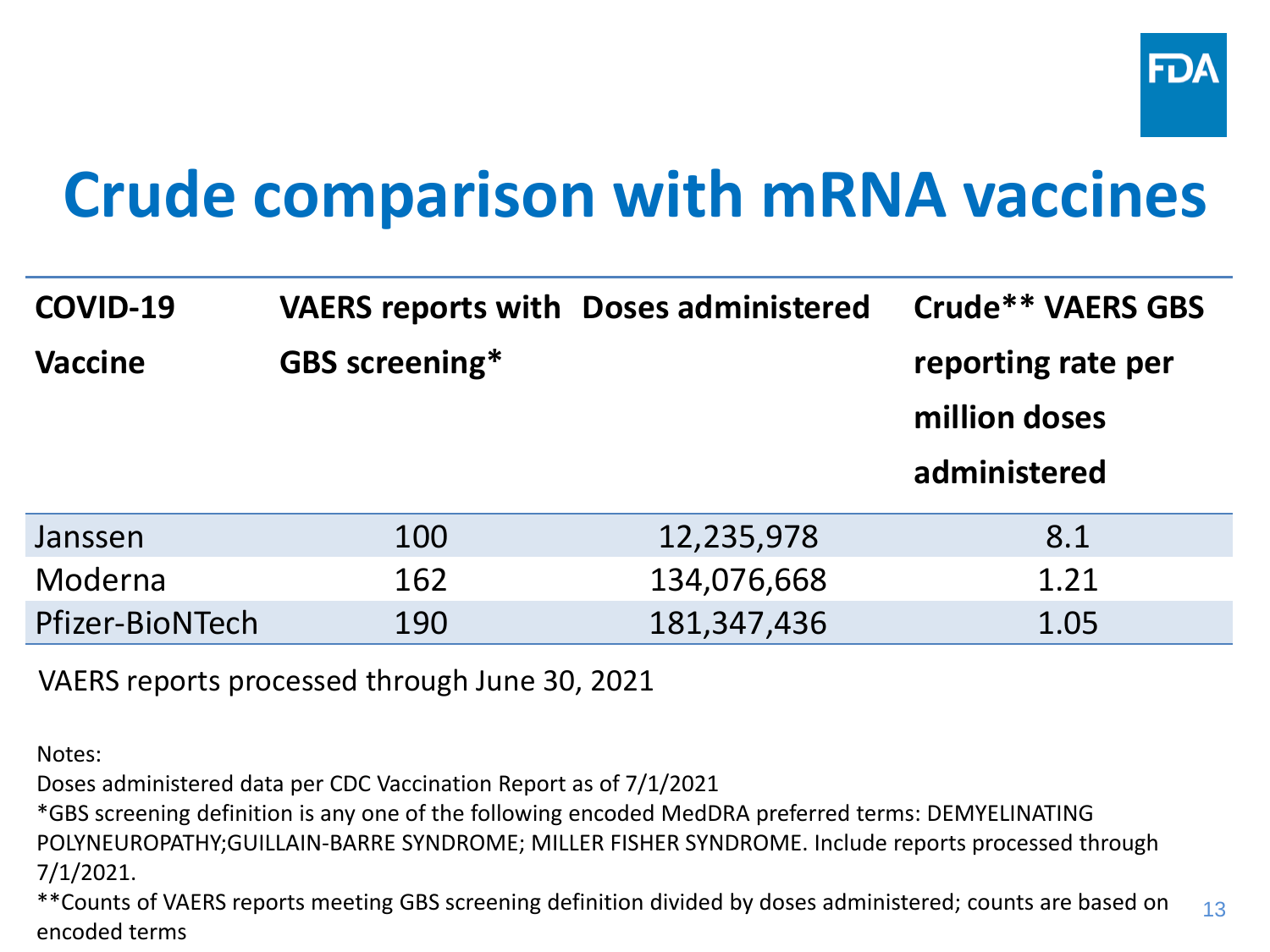

# **Reports of GBS after AstraZeneca COVID-19 Vaccine**

- A total of 227 cases of GBS had been reported to EudraVigilance as of 27 June 2021, while around 51.4 million doses administered as of 20 June 2021
- EMA Pharmacovigilance Risk Assessment Committee (PRAC) 5 - 8 July 2021 meeting:
	- Recommended an update to the product information to include a warning for Guillain-Barre syndrome (GBS) reported following vaccination with AstraZeneca COVID-19 Vaccine

References:

[06 Public Safety Update\\_VAXZEVRIA\\_14 July 2021 \(europa.eu\)](https://www.ema.europa.eu/en/documents/covid-19-vaccine-safety-update/covid-19-vaccine-safety-update-vaxzevria-previously-covid-19-vaccine-astrazeneca-14-july-2021_en.pdf)

Meeting highlights from the Pharmacovigilance Risk Assessment Committee (PRAC) 5-8 July 2021 | European Medicines<sub>4</sub> Agency (europa.eu)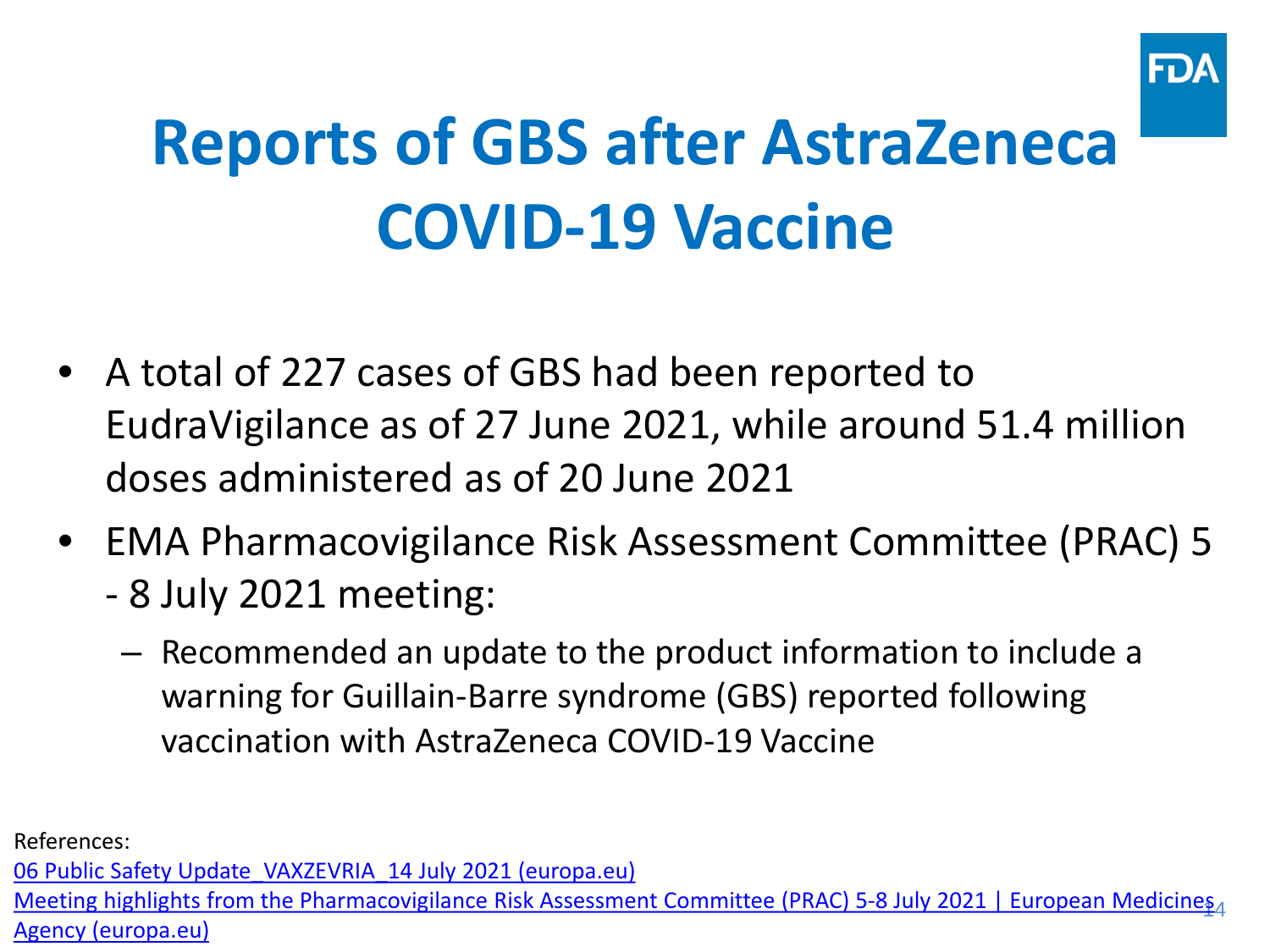



- 100 preliminary reports of GBS after Janssen identified in VAERS as of June 30, 2021
	- Observed reports > expected across multiple age groups, without respect to Brighton Collaboration criteria
	- Reporting rate for GBS is higher for Janssen than for mRNA vaccines
- July 12, 2021: Authorized EUA Fact Sheets were updated to include new information about GBS
- Next Steps
	- Obtain additional follow-up/medical records for Janssen reports
	- Evaluate Janssen reports to determine whether they meet the Brighton Collaboration case definition of GBS
	- Based on the number of confirmed cases, re-assess the observed-to- expected analysis for GBS after Janssen
	- Follow up on updates from FDA Biologics Effectiveness and Safety System, the Center for Medicare and Medicaid Services databases, and the CDC Vaccine Safety Datalink active surveillance